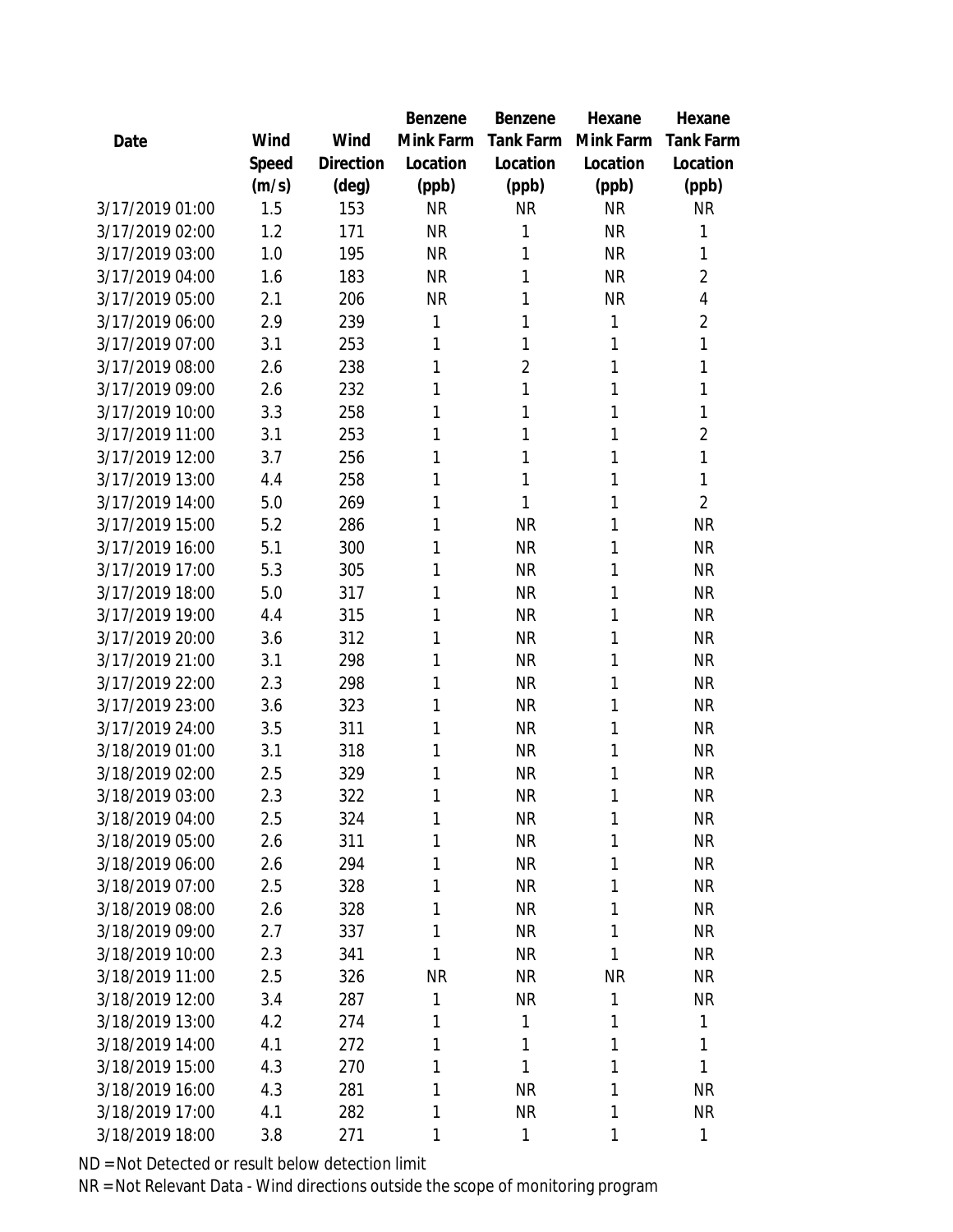|                 |       |           | Benzene      | Benzene   | Hexane       | Hexane           |
|-----------------|-------|-----------|--------------|-----------|--------------|------------------|
| Date            | Wind  | Wind      | Mink Farm    | Tank Farm | Mink Farm    | <b>Tank Farm</b> |
|                 | Speed | Direction | Location     | Location  | Location     | Location         |
|                 | (m/s) | (deg)     | (ppb)        | (ppb)     | (ppb)        | (ppb)            |
| 3/18/2019 19:00 | 3.9   | 281       | 1            | <b>NR</b> | 1            | <b>NR</b>        |
| 3/18/2019 20:00 | 2.9   | 277       | 1            | <b>NR</b> | 1            | <b>NR</b>        |
| 3/18/2019 21:00 | 2.6   | 256       | 1            | 1         | 1            | $\overline{2}$   |
| 3/18/2019 22:00 | 2.8   | 250       | 1            | 1         | 1            | $\overline{2}$   |
| 3/18/2019 23:00 | 2.4   | 226       | <b>NR</b>    | 1         | <b>NR</b>    | 1                |
| 3/18/2019 24:00 | 2.2   | 204       | <b>NR</b>    | 1         | <b>NR</b>    | 1                |
| 3/19/2019 01:00 | 2.5   | 191       | <b>NR</b>    | 1         | <b>NR</b>    | 1                |
| 3/19/2019 02:00 | 2.4   | 194       | <b>NR</b>    | 1         | <b>NR</b>    | $\overline{2}$   |
| 3/19/2019 03:00 | 1.9   | 208       | <b>NR</b>    | 1         | <b>NR</b>    | 3                |
| 3/19/2019 04:00 | 2.4   | 242       | 1            | 1         | 1            | 1                |
| 3/19/2019 05:00 | 1.5   | 212       | <b>NR</b>    | 1         | <b>NR</b>    | $\overline{2}$   |
| 3/19/2019 06:00 | 1.5   | 217       | <b>NR</b>    | 1         | <b>NR</b>    | 3                |
| 3/19/2019 07:00 | 1.2   | 209       | <b>NR</b>    | 1         | <b>NR</b>    | 3                |
| 3/19/2019 08:00 | 1.8   | 181       | <b>NR</b>    | 1         | <b>NR</b>    | 4                |
| 3/19/2019 09:00 | 1.7   | 210       | <b>NR</b>    | 1         | <b>NR</b>    | 5                |
| 3/19/2019 10:00 | 2.0   | 238       | 1            | 1         | $\mathbf{1}$ | 1                |
| 3/19/2019 11:00 | 2.8   | 261       | 1            | 1         | 1            | 1                |
| 3/19/2019 12:00 | 3.5   | 253       | 1            | 1         | 1            | 1                |
| 3/19/2019 13:00 | 3.7   | 246       | 1            | 1         | 1            | 1                |
| 3/19/2019 14:00 | 3.7   | 220       | <b>NR</b>    | 1         | <b>NR</b>    | 1                |
| 3/19/2019 15:00 | 3.4   | 234       | $\mathbf{1}$ | 1         | 1            | 1                |
| 3/19/2019 16:00 | 3.6   | 219       | <b>NR</b>    | 1         | <b>NR</b>    | 1                |
| 3/19/2019 17:00 | 3.4   | 218       | <b>NR</b>    | 1         | <b>NR</b>    | 1                |
| 3/19/2019 18:00 | 3.7   | 225       | <b>NR</b>    | 1         | <b>NR</b>    | 1                |
| 3/19/2019 19:00 | 3.2   | 201       | <b>NR</b>    | 1         | <b>NR</b>    | 1                |
| 3/19/2019 20:00 | 2.7   | 172       | <b>NR</b>    | 1         | <b>NR</b>    | 1                |
| 3/19/2019 21:00 | 2.8   | 154       | <b>NR</b>    | <b>NR</b> | <b>NR</b>    | <b>NR</b>        |
| 3/19/2019 22:00 | 3.0   | 148       | <b>NR</b>    | <b>NR</b> | NR           | NR               |
| 3/19/2019 23:00 | 3.7   | 153       | <b>NR</b>    | <b>NR</b> | <b>NR</b>    | <b>NR</b>        |
| 3/19/2019 24:00 | 3.9   | 168       | <b>NR</b>    | <b>NR</b> | <b>NR</b>    | <b>NR</b>        |
| 3/20/2019 01:00 | 3.6   | 170       | <b>NR</b>    | 1         | <b>NR</b>    | 1                |
| 3/20/2019 02:00 | 3.1   | 178       | <b>NR</b>    | 1         | <b>NR</b>    | 1                |
| 3/20/2019 03:00 | 3.5   | 186       | <b>NR</b>    | 1         | <b>NR</b>    | 1                |
| 3/20/2019 04:00 | 3.4   | 199       | <b>NR</b>    | 1         | <b>NR</b>    | 3                |
| 3/20/2019 05:00 | 4.1   | 209       | <b>NR</b>    | 1         | <b>NR</b>    | 1                |
| 3/20/2019 06:00 | 3.1   | 191       | <b>NR</b>    | 1         | <b>NR</b>    | 3                |
| 3/20/2019 07:00 | 3.6   | 185       | <b>NR</b>    | 1         | <b>NR</b>    | $\overline{2}$   |
| 3/20/2019 08:00 | 4.5   | 175       | <b>NR</b>    | 1         | <b>NR</b>    | 1                |
| 3/20/2019 09:00 | 3.7   | 177       | <b>NR</b>    | 1         | <b>NR</b>    | 1                |
| 3/20/2019 10:00 | 4.1   | 179       | <b>NR</b>    | 1         | <b>NR</b>    | 1                |
| 3/20/2019 11:00 | 4.9   | 179       | <b>NR</b>    | 1         | <b>NR</b>    | 1                |
| 3/20/2019 12:00 | 4.8   | 183       | <b>NR</b>    | 1         | <b>NR</b>    | 1                |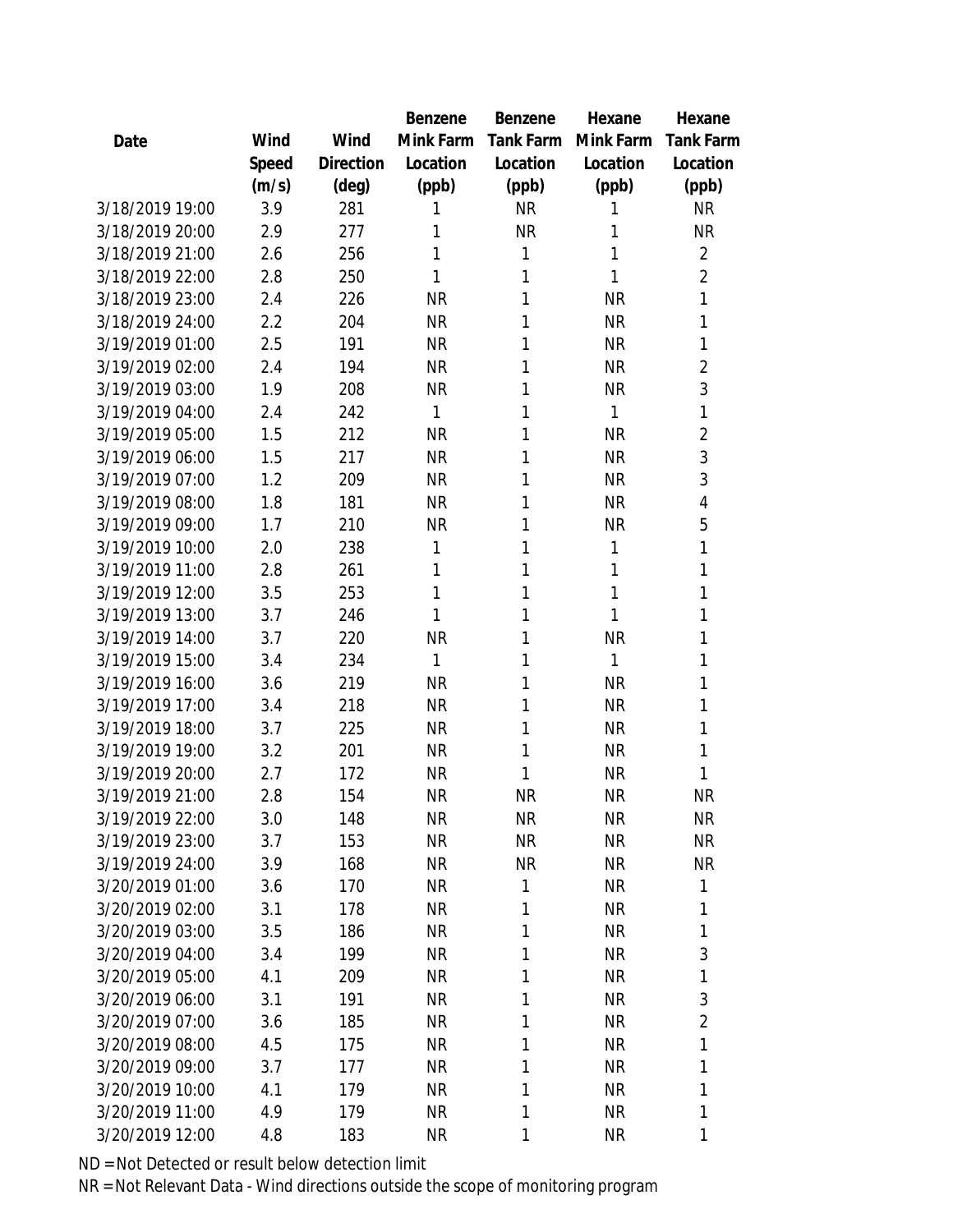|                 |       |                | Benzene   | Benzene        | Hexane    | Hexane           |
|-----------------|-------|----------------|-----------|----------------|-----------|------------------|
| Date            | Wind  | Wind           | Mink Farm | Tank Farm      | Mink Farm | <b>Tank Farm</b> |
|                 | Speed | Direction      | Location  | Location       | Location  | Location         |
|                 | (m/s) | (deg)          | (ppb)     | (ppb)          | (ppb)     | (ppb)            |
| 3/20/2019 13:00 | 3.4   | 188            | <b>NR</b> | 1              | <b>NR</b> | 2                |
| 3/20/2019 14:00 | 3.3   | 185            | <b>NR</b> | 1              | <b>NR</b> | 1                |
| 3/20/2019 15:00 | 3.4   | 194            | <b>NR</b> | 1              | <b>NR</b> | $\overline{2}$   |
| 3/20/2019 16:00 | 3.2   | 268            | 1         | 1              | 1         | 3                |
| 3/20/2019 17:00 | 3.2   | 264            | 1         | 1              | 1         | $\overline{2}$   |
| 3/20/2019 18:00 | 3.0   | 254            | 1         | 1              | 1         | 5                |
| 3/20/2019 19:00 | 2.5   | 245            | 1         | 1              | 1         | $\mathbf{1}$     |
| 3/20/2019 20:00 | 2.7   | 236            | 1         | 1              | 1         | 3                |
| 3/20/2019 21:00 | 3.0   | 199            | <b>NR</b> | 1              | <b>NR</b> | 3                |
| 3/20/2019 22:00 | 4.1   | 249            | 1         | 1              | 1         | $\overline{2}$   |
| 3/20/2019 23:00 | 3.9   | 318            | 1         | <b>NR</b>      | 1         | <b>NR</b>        |
| 3/20/2019 24:00 | 3.6   | 306            | 1         | <b>NR</b>      | 1         | <b>NR</b>        |
| 3/21/2019 01:00 | 3.5   | 311            | 1         | <b>NR</b>      | 1         | <b>NR</b>        |
| 3/21/2019 02:00 | 3.7   | 322            | 1         | <b>NR</b>      | 1         | <b>NR</b>        |
| 3/21/2019 03:00 | 4.1   | 329            | 1         | <b>NR</b>      | 1         | <b>NR</b>        |
| 3/21/2019 04:00 | 3.2   | 334            | 1         | <b>NR</b>      | 1         | <b>NR</b>        |
| 3/21/2019 05:00 | 3.2   | 335            | 1         | <b>NR</b>      | 1         | <b>NR</b>        |
| 3/21/2019 06:00 | 3.4   | 340            | 1         | <b>NR</b>      | 1         | <b>NR</b>        |
| 3/21/2019 07:00 | 3.3   | 344            | 1         | <b>NR</b>      | 1         | <b>NR</b>        |
| 3/21/2019 08:00 | 3.5   | 347            | 1         | <b>NR</b>      | 1         | <b>NR</b>        |
| 3/21/2019 09:00 | 3.3   | 355            | 1         | <b>NR</b>      | 1         | <b>NR</b>        |
| 3/21/2019 10:00 | 3.5   | 354            | 1         | <b>NR</b>      | 1         | <b>NR</b>        |
| 3/21/2019 11:00 | 3.6   | $\overline{4}$ | 1         | <b>NR</b>      | 1         | <b>NR</b>        |
| 3/21/2019 12:00 | 3.9   | 14             | 1         | <b>NR</b>      | 1         | <b>NR</b>        |
| 3/21/2019 13:00 | 3.0   | 3              | 1         | <b>NR</b>      | 1         | <b>NR</b>        |
| 3/21/2019 14:00 | 3.5   | 332            | 1         | <b>NR</b>      | 1         | <b>NR</b>        |
| 3/21/2019 15:00 | 3.8   | 319            | 1         | <b>NR</b>      | 1         | <b>NR</b>        |
| 3/21/2019 16:00 | 3.6   | 296            | 1         | <b>NR</b>      | 1         | <b>NR</b>        |
| 3/21/2019 17:00 | 4.2   | 283            | 1         | <b>NR</b>      | 1         | <b>NR</b>        |
| 3/21/2019 18:00 | 4.8   | 287            | 1         | <b>NR</b>      | 1         | <b>NR</b>        |
| 3/21/2019 19:00 | 3.9   | 272            | 1         | 1              | 1         | 1                |
| 3/21/2019 20:00 | 4.2   | 251            | 1         | 1              | 1         | $\overline{2}$   |
| 3/21/2019 21:00 | 4.8   | 250            | 1         | 1              | 1         | 1                |
| 3/21/2019 22:00 | 4.1   | 257            | 1         | 1              | 1         | $\overline{2}$   |
| 3/21/2019 23:00 | 3.8   | 272            | 1         | $\overline{2}$ | 1         | 5                |
| 3/21/2019 24:00 | 3.8   | 280            | 1         | <b>NR</b>      | 1         | <b>NR</b>        |
| 3/22/2019 01:00 | 3.3   | 287            | 1         | <b>NR</b>      | 1         | <b>NR</b>        |
| 3/22/2019 02:00 | 2.5   | 277            | 1         | <b>NR</b>      | 1         | <b>NR</b>        |
| 3/22/2019 03:00 | 2.6   | 278            | 1         | <b>NR</b>      | 1         | <b>NR</b>        |
| 3/22/2019 04:00 | 3.1   | 293            | 1         | <b>NR</b>      | 1         | <b>NR</b>        |
| 3/22/2019 05:00 | 3.8   | 332            | 1         | <b>NR</b>      | 1         | <b>NR</b>        |
| 3/22/2019 06:00 | 3.3   | 339            | 1         | <b>NR</b>      | 1         | <b>NR</b>        |